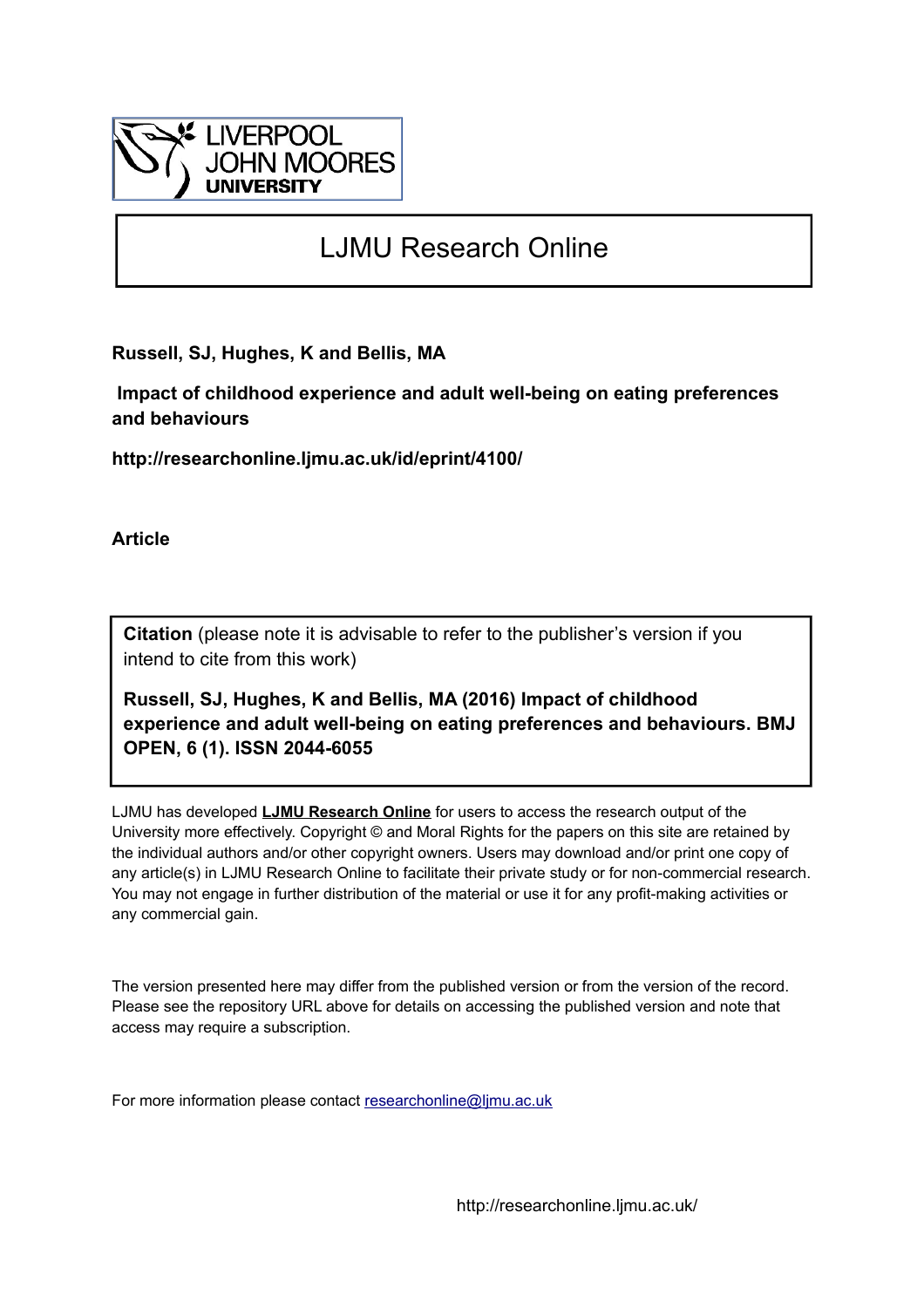# **BMJ Open Impact of childhood experience and** adult well-being on eating preferences and behaviours

Simon J Russell, Karen Hughes, Mark A Bellis

To cite: Russell SJ, Hughes K, Bellis MA. Impact of childhood experience and adult well-being on eating preferences and behaviours. BMJ Open 2016;6:e007770. doi:10.1136/bmjopen-2015- 007770

▶ Prepublication history for this paper is available online. To view these files please visit the journal online [\(http://dx.doi.org/10.1136/](http://dx.doi.org/10.1136/bmjopen-2015-007770) [bmjopen-2015-007770](http://dx.doi.org/10.1136/bmjopen-2015-007770)).

Received 28 January 2015 Revised 22 September 2015 Accepted 9 October 2015



Centre for Public Health, Liverpool John Moores University, Liverpool, UK

Correspondence to Dr Simon J Russell; s.j.russell@ljmu.ac.uk

# ABSTRACT

**Objectives:** To examine the relative contribution of childhood experience, measured by childhood violence and childhood happiness, and adult well-being on adult eating preferences and behaviours, independent of proximal factors such as current deprivation.

**Design:** A cross-sectional, stratified, randomised sample survey using retrospective measures of childhood violence and happiness and self-reported measures of current well-being.

**Setting:** The North West Region of England between September 2012 and March 2013.

Participants: Individuals aged 18-95-year-olds from randomly selected households ( participation was successful for 90% of eligible households and 78% of the total visited addresses; n=11 243).

**Outcomes:** Dichotomised measures for preference of healthy foods or 'feel good' foods and low or high daily fruit and vegetable consumption.

Results: After correcting for demographics, combined categories for childhood experience and dichotomised measures of adult well-being were found to be significantly related to adult food preferences and eating behaviours. Participants with unhappy and violent childhoods compared to those with happy and non-violent childhoods had adjusted ORs (95% CI, significance) of 2.67 (2.15 to 3.06, p<0.001) of having low daily fruit and vegetable intake (two or less portions) and 1.53 (1.29 to 1.81, p<0.001) of choosing 'feel good' foods over foods which were good for their long term health.

**Conclusions:** Daily intake of fruit and vegetables, linked to non-communicable diseases, and preference for 'feel good' foods, linked to obesity, are affected by childhood experience and adult well-being independent of demographic factors. Preventative interventions which support parent–child relationships and improve childhood experience are likely to reduce the development of poor dietary and other health-risk behaviours.

# **INTRODUCTION**

In 2008, 1.5 billion men and women world-wide were overweight or obese.<sup>[1](#page-7-0)</sup> Globally, obesity has nearly doubled since  $1980<sup>1</sup>$  $1980<sup>1</sup>$  and prevalence of overweight and obesity in

#### Strengths and Iimitations of this study

- $\blacksquare$  This study used data from a large established survey, with high levels of participation. The survey generated a sample with a diverse range of sociodemographics.
- $\blacksquare$  The impact of childhood experience, independent of proximal factors such as current deprivation, on health behaviours has been largely unexplored. However, measures of childhood experience were retrospective and may require validation.
- Results complement existing evidence that childhood experiences impact on adult health behaviours. The burden of harms associated with health-risk behaviours, such as overeating, may be reduced with investment into further research into preventative health interventions which improve the quality of childhood experiences.

populations continues to rise.<sup>[2](#page-7-0)</sup> Forecasts suggest that high rates of obesity will affect future populations' health and economics, $3$ with weight gain contributing to increases in non-communicable diseases including cardiovascular diseases, diabetes and cancers.<sup>2</sup> In England, 62% of adults are now overweight or obese $4$  and the cost of overweight and obesity to the UK economy was estimated to be £15.8 billion in 2007, including £4.2 billion in costs to the National Health Service  $(NHS)$ .<sup>[5](#page-7-0)</sup> Food supply is a dominant driver of the weight gain in populations<sup>[6](#page-7-0)</sup> but frameworks for obesity determinants<sup>[7](#page-7-0)</sup> recognise layered levels of determinants where, within any given environment, propensity and resilience towards obesity varies between individuals. Eating for pleasure or hedonic eating may stimulate substantial overeating in an environment where highly palatable foods are plentiful.<sup>[8](#page-7-0)</sup> Population groups at elevated risk of obesity (those who are obese or overweight and those who have previously been obese) have been found to report greater liking for higher fat items and choose to

**BMJ**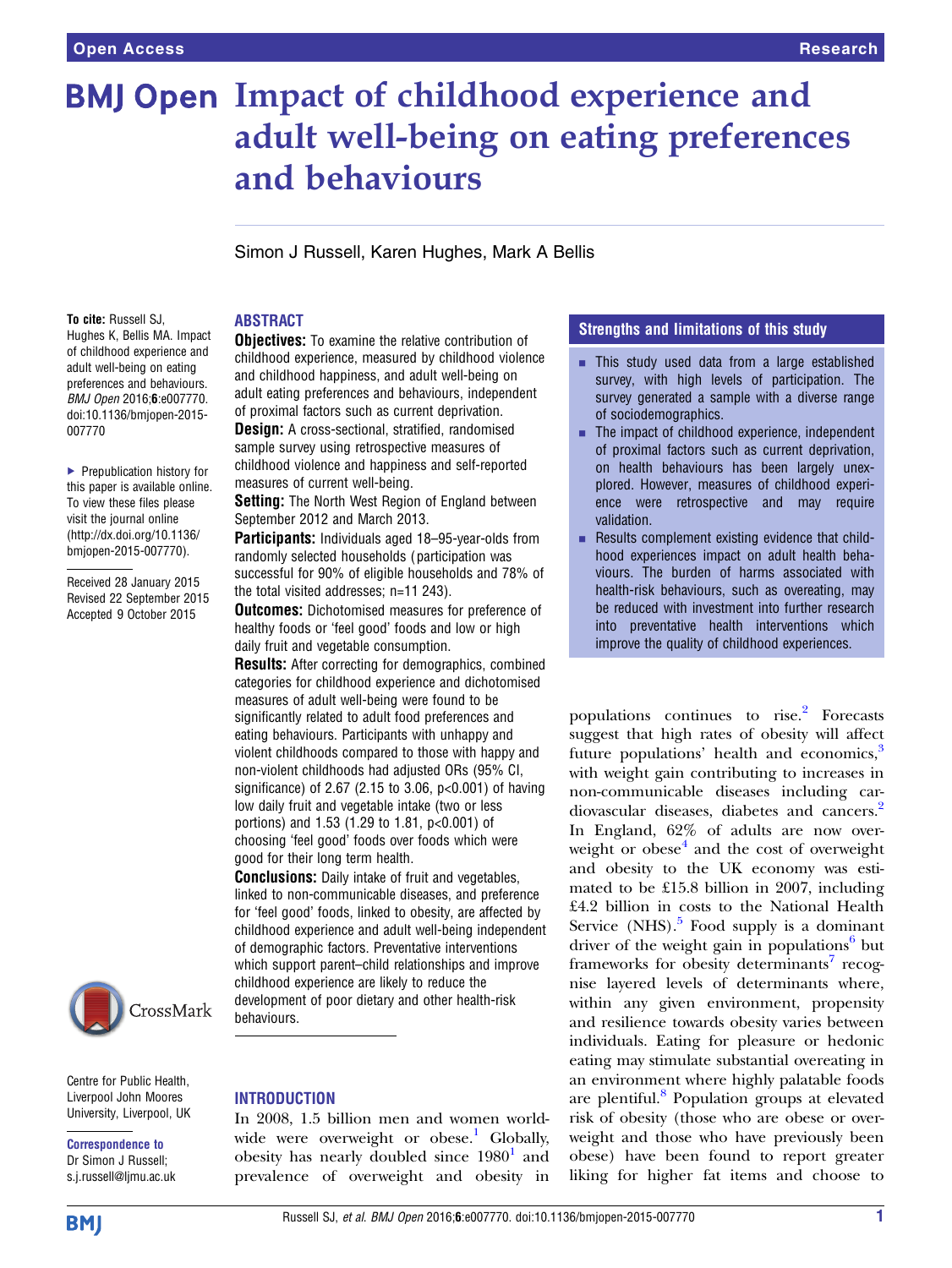consume 'feel good' foods which are high in fat or energy density.<sup>[9](#page-7-0)</sup>

An important component of eating healthily is fruit and vegetables which, if consumed daily in sufficient amounts, could help prevent major diseases such as cardiovascular diseases, certain cancers, type 2 diabetes and depression. $10 \t 11$  The Joint Food and Agriculture Organization (FAO) and WHO Expert Consultation on diet, nutrition and the prevention of chronic diseases recommended the intake of a minimum of 400 g of fruit and vegetables per day (excluding potatoes and other starchy tubers) for the prevention of chronic diseases. $\frac{11}{11}$  $\frac{11}{11}$  $\frac{11}{11}$ Low fruit and vegetable intake is estimated to cause about 31% of ischaemic heart disease and 11% of strokes worldwide. $12$  In the UK, the mean consumption of fruit and vegetables is 4.1 portions per day  $(328 \text{ g})^{13}$  $(328 \text{ g})^{13}$  $(328 \text{ g})^{13}$ which is less than the European average of 386 g per  $day<sup>14</sup>$  and less than the minimum consumption recommended by the FAO/WHO. There are variations in consumption of fruit and vegetables between age groups, gender, education levels, income strata, social classes and geographical regions. $15-17$  $15-17$  In terms of psychosocial correlates; low family connectedness has been demonstrated to be associated with inadequate daily fruit and vegetable consumption among adolescents.<sup>[18](#page-8-0)</sup>

In addition to variation between socioeconomic gradients and other demographic factors, childhood experience plays a key role in determining adult eating preferences, behaviours and therefore body mass index (BMI). Exposure to different foods as a child can influence adult eating preferences and behaviours and there-fore levels of overweight and obesity.<sup>[19](#page-8-0)</sup> Critically, children who suffer from neglect, abuse, stress and other adverse experiences are substantially more likely to suffer from childhood and adult obesity.<sup>[19](#page-8-0)</sup> Cumulative early psychological stress and increased behavioural problems have been found to be associated with childhood obesity and rapid weight gain during adolescence. $20$  The contribution of adverse childhoods in the creation of problem eating behaviours has been found to persist<br>into adulthood.<sup>21</sup> Consequently, children from into adulthood. $21$  Consequently, children from neglected backgrounds are at a greatly increased risk of obesity (compared to harmonious backgrounds, OR 7.1), $^{22}$  while adults who suffered childhood depression have higher BMI than healthy comparisons even after accounting for demographic and social class.<sup>[23](#page-8-0)</sup>

The contribution of life experiences to unhealthy eating is often confounded by demographic factors; by controlling for these factors, this study contributes to the literature on how childhood experiences and adult wellbeing influence eating preferences and behaviours. Using a large mental well-being (MWB) survey, this study seeks to identify the effect of positive and negative aspects of childhood on food choices, independent of demographic factors including deprivation and current mental well-being. Preference for 'feel good' foods rather than healthy foods and daily consumption of fruit and vegetable portions are used as measures of eating

preference and behaviour; and retrospective reporting of childhood happiness and violence are used as measures of positive and negative aspects of childhood. The results are explored from a public health and a psychological perspective.

#### **METHODS**

#### Study design and setting

The study used data from the second repetition of the North West Mental Well-being Survey (NWMWBS) $^{24}$  $^{24}$  $^{24}$  in the North West region of England, (population, 7 056  $(000)$ .<sup>[25](#page-8-0)</sup> The target sample size was 11 500 in order to provide a representative sample of the region. A clustered random approach was employed using the national Postcode Address File, which details addresses and postcodes within lower super output areas (LSOAs). Each LSOA contains approximately 1500 residents and is assigned a measure of deprivation based on 38 indica- $\cos^{26}$  $\cos^{26}$  $\cos^{26}$  as derived from the Index of Multiple Deprivation (IMD) 2010. LSOAs were randomly selected from each deprivation quintile in proportion with their occurrence for given administrative areas. A total of 21 694 households were selected to account for ineligibility and non-compliance. $27$  A total of 14 737 households were approached, 68% of selected households, before the target sample size was reached; participation was successful for 90% of eligible households and 78% of the total visited addresses.<sup>[24](#page-8-0)</sup>

#### **Measures**

The structured survey included questions relating to demographics (such as gender, age and ethnicity), personal relationships, work and employment, physical health and well-being in addition to various lifestyle behaviours (such as diet and exercise). Participants were allocated a measure of deprivation based on the IMD 2010 quintile of the LSOA in which they lived. The English Indices of Deprivation are calculated from distinct domains including income, employment, education, housing, crime and living environemnt. $28$ Employment categories were employed (full time, parttime or self-employed), unemployed (seeking work or not seeking work for reasons of disability), full-time student, retired or other/domestic. Standard UK ethnic group categories<sup>[29](#page-8-0)</sup> were used for the recording of ethnicity. For purposes of analyses, ethnicity was broadly categorised as White and non-Caucasian, owing to small numbers of most minority groups.

Adult MWB was measured using the standardised short Warwick-Edinburgh Mental Well-being Scale  $(SWEMWBS)$ ,<sup>[30](#page-8-0)</sup> an abbreviated version of the WEMWBS, which has been validated for use on adults.<sup>[31](#page-8-0)</sup> The shortened version asks participants to rate their experience on a five-point scale (1, none of the time; 2, rarely; 3, some of the time; 4, often; 5, all of the time) for the 2 weeks prior to participation for seven aspects of well-being (I've been feeling optimistic about the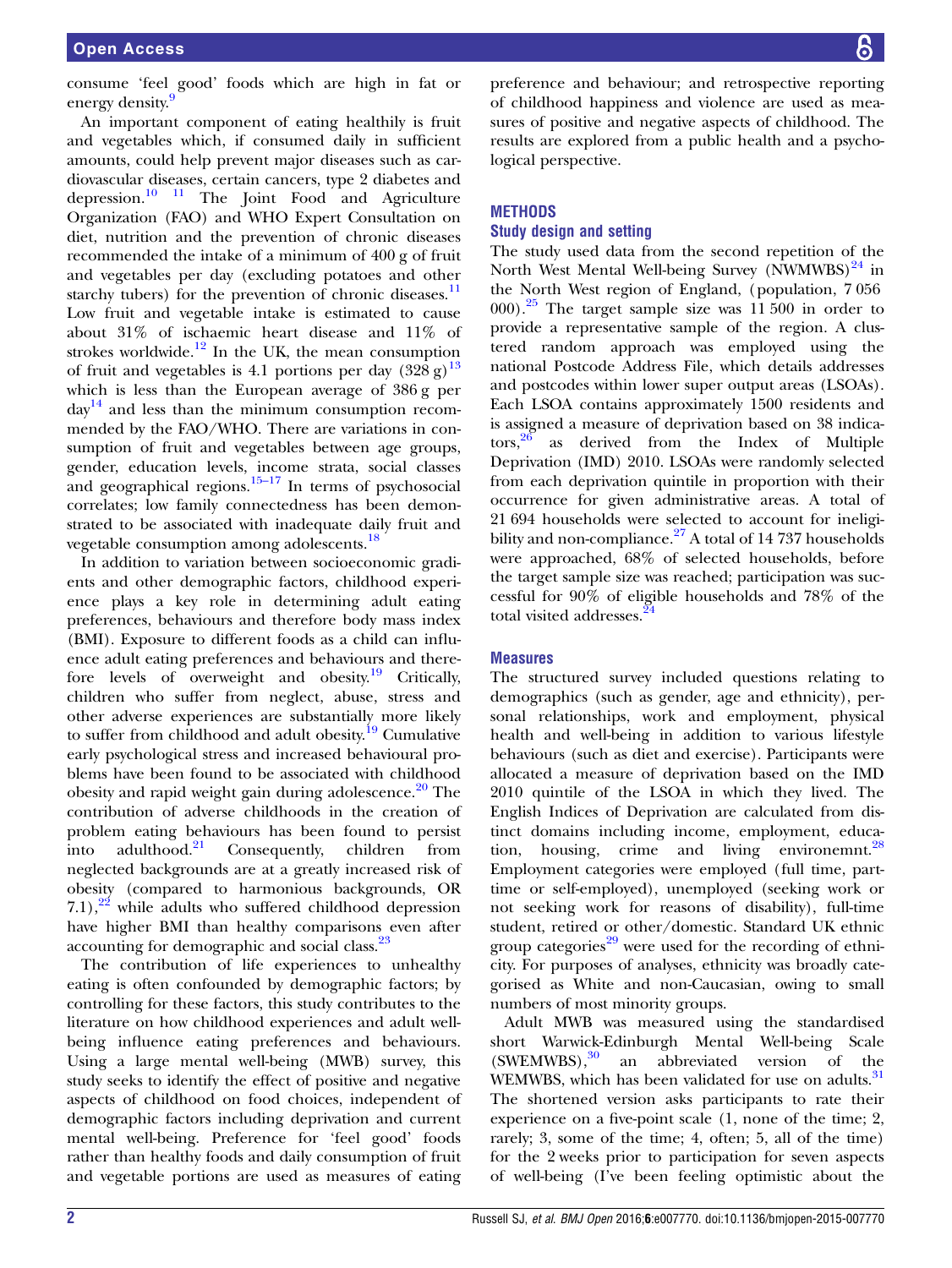future; I've been feeling useful; I've been feeling relaxed; I've been dealing with problems well; I've been thinking clearly; I've been feeling close to other people; I've been able to make up my own mind about things). An overall score was calculated by summing participant scores for the seven items. For analyses, responses to questions on well-being were dichotomised with low scores >1 SD below the mean (MWB, mean 27.49, SD 5.05, low  $\langle 22 \rangle$ .

Self-assessed childhood experience was measured by the question 'Overall how happy would you say your childhood was', using a 10-point scale (1=extremely happy, 10=extremely unhappy). Self-assessed childhood violence was measured in a similar way, 'Overall how violent would you say your home life as a child was? This includes violence you may have witnessed at home, not just been directly involved with' also using a 10-point scale (1=free from all violence, 10=very violent). Childhood measures were dichotomised to indicate relatively worse scores as approximately >1 SD above the mean; happy/unhappy childhoods (mean 2.79, SD 2.14, unhappy >5) and non-violent/violent childhoods (mean 1.97, SD 1.97, violent >4). Childhood happiness and violence were highly associated (correlation coefficient 0.497,  $p<0.001$  and for the purposes of analyses, were combined into four categories happy and non-violent (83%), unhappy but non-violent (5%), happy but violent (5%) and unhappy and violent (6%).

To determine general food preference participants were asked to choose between the options of 'I prefer foods that are good for my health' and 'I prefer foods that make me feel good when I eat them'.

As an indicator of eating behaviour, participants were asked about their daily fruit and vegetable consumption: 'On a normal day, how many portions of fruit and vegetables (excluding potatoes) would you usually eat (one portion is roughly one handful or a full piece of fruit such as an apple)?', participants were asked to select either 0, 1, 2, 3, 4 or 5 or more. For analyses, this question was divided into low (2 or less portions per day) and higher consumption (3 or more portions per day). Data for BMI were not requested from participants as self-reported weight and height have been found to be unreliable, particularly for particular population subgroups.[32](#page-8-0) For example, errors in self-reported weight have been found to increase directly with increasing levels of overweight or obesity, while errors in selfreported height have been found to increase directly with increasing age among individuals aged 45 years or over.[32](#page-8-0)

# Analyses

Respondents below the age of 18 were excluded (n=47) from analyses and individuals missing data on key variables were also excluded (age n=90, ethnicity n=24, childhood happiness n=63, childhood violence n=67; individuals may have missed more than one data item). The final sample was 11 243 (98% of all those

completing the survey). Analyses were undertaken using PASW (Predictive Analytics Software) V.17.0. Statistics utilised  $\chi^2$  for bivariate explorations of adult well-being and the combined childhood experience categories. Stratified  $\chi^2$  was used for explorations of eating preferences and behaviours, childhood experiences and current levels of deprivation. The Mann-Whitney U and the Kruskal-Wallis tests were used to test the values and variance of daily fruit and vegetable consumption against high and low adult well-being and the childhood experience categories. Backwards conditional logistic regression was used to examine independent relationships between childhood experiences and adult eating behaviours. Ethical approval for the study was obtained from Liverpool John Moores University.

# RESULTS

In terms of the final sample demographics, the mean age was 52.13 years (SD 19.23, range 18–95 years); 42% were male and 58% were female; and 96% were White and 4% were non-Caucasian. In terms of deprivation, 42% were from the most deprived quintile, 18% from the second most, 14% from the third most, 13% from the fourth most and 12.5% were from the least deprived quintile. In terms of childhood experience, 83% reported happy non-violent childhoods, 5% reported unhappy non-violent childhoods, 5% reported violent but happy childhoods and 6% reported unhappy violent childhoods. In terms of adult well-being the mean score for the SWEMWBS was 27.51 (SD 5.03, range 7–35).

Food preference and daily intake of fruit and vegetables were strongly associated with a range of demographics ([table 1\)](#page-4-0). Preference for 'feel good' foods over healthy foods and lower intake of fruit and vegetables varied significantly with age, gender and deprivation quintile, where younger participants, male participants and more deprived participants reported less healthy preferences and behaviours. Ethnicity had no relationship with food preference but was significantly related to fruit and vegetable intake, where white participants reported consuming fewer daily portions.

There was a significant association between food preference and daily fruit and vegetable consumption (24% of those who preferred 'feel good' foods reported low fruit and vegetable intake compared to 6% of those who reported eating foods that were good for their health, p<0.001). The percentage of participants who reported a preference for 'feel good' foods was significantly higher for those with low, compared to high, adult wellbeing and for those with unhappy violent childhoods, compared to happy non-violent childhoods ([table 1](#page-4-0) and fi[gure 1A](#page-5-0)). The percentage of participants who reported low fruit and vegetable intake was 13% higher among those with low (26%) compared to high (13%) adult well-being, and 22% higher for those with unhappy violent childhoods (35%) compared to happy nonviolent childhoods (13%; fi[gure 1B](#page-5-0)).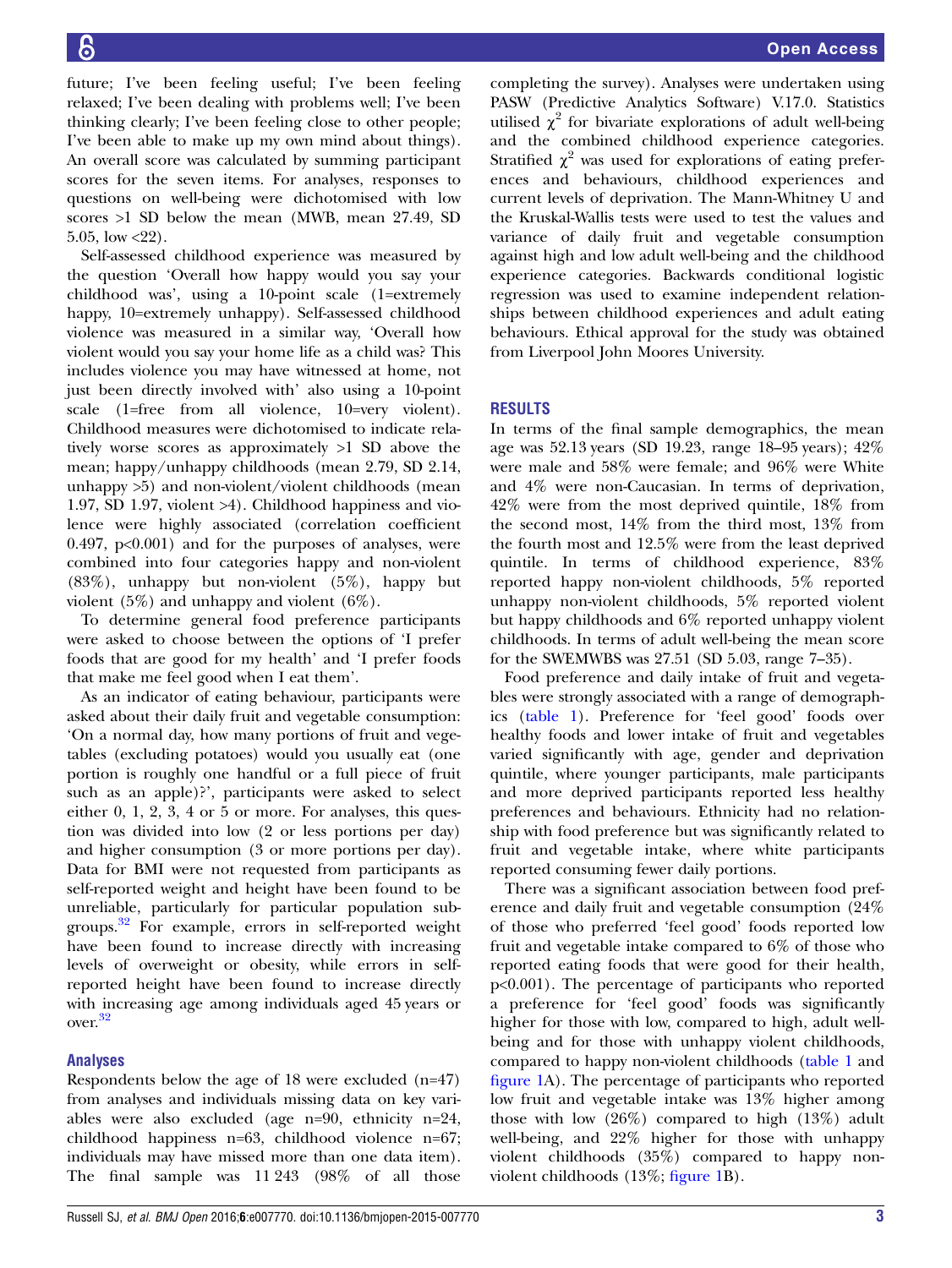<span id="page-4-0"></span>

|                      | $\mathsf{n}$ | Per cent       | % preferring 'feel good' foods rather than healthy<br>foods |          |                     |                |         | % reporting low ( $\leq$ 2 portions) daily fruit and<br>vegetable consumption |          |          |                |         |
|----------------------|--------------|----------------|-------------------------------------------------------------|----------|---------------------|----------------|---------|-------------------------------------------------------------------------------|----------|----------|----------------|---------|
|                      |              |                | $\mathsf{n}$                                                | Per cent | $\overline{\chi^2}$ | <b>DF</b>      | p Value | $\mathsf{n}$                                                                  | Per cent | $\chi^2$ | <b>DF</b>      | p Value |
| All                  | 11 243       | 100            | 5954                                                        | 53       |                     |                |         | 1706                                                                          | 15       |          |                |         |
| Age groups           |              |                |                                                             |          |                     |                |         |                                                                               |          |          |                |         |
| $18 - 24$            | 975          | 9              | 622                                                         | 64       |                     |                |         | 197                                                                           | 20       |          |                |         |
| $25 - 39$            | 2462         | 22             | 1466                                                        | 60       |                     |                |         | 461                                                                           | 19       |          |                |         |
| $40 - 54$            | 2402         | 21             | 1287                                                        | 54       |                     |                |         | 386                                                                           | 16       |          |                |         |
| $55 - 64$            | 1761         | 16             | 848                                                         | 48       |                     |                |         | 244                                                                           | 14       |          |                |         |
| $65+$                | 3643         | 32             | 1731                                                        | 48       | 148.836             | $\overline{4}$ | < 0.001 | 418                                                                           | 11       | 85.909   | $\overline{4}$ | < 0.001 |
| Gender               |              |                |                                                             |          |                     |                |         |                                                                               |          |          |                |         |
| Male                 | 4672         | 42             | 2746                                                        | 59       |                     |                |         | 879                                                                           | 19       |          |                |         |
| Female               | 6571         | 58             | 3208                                                        | 49       | 108.624             | $\mathbf{1}$   | < 0.001 | 827                                                                           | 13       | 82.302   | $\overline{1}$ | < 0.001 |
| Ethnicity            |              |                |                                                             |          |                     |                |         |                                                                               |          |          |                |         |
| White                | 10774        | 96             | 5706                                                        | 53       |                     |                |         | 1668                                                                          | 15       |          |                |         |
| Non-white            | 469          | $\overline{4}$ | 248                                                         | 53       | 0.001               | $\mathbf{1}$   | 0.972   | 38                                                                            | 8        | 19.014   | $\mathbf{1}$   | < 0.001 |
| Deprivation quintile |              |                |                                                             |          |                     |                |         |                                                                               |          |          |                |         |
| (least deprived) 1   | 1410         | 13             | 514                                                         | 36       |                     |                |         | 94                                                                            | 67       |          |                |         |
| $\overline{2}$       | 1501         | 13             | 652                                                         | 43       |                     |                |         | 153                                                                           | 10       |          |                |         |
| 3                    | 1566         | 14             | 770                                                         | 49       |                     |                |         | 195                                                                           | 12       |          |                |         |
| $\overline{4}$       | 2042         | 18             | 1148                                                        | 56       |                     |                |         | 292                                                                           | 14       |          |                |         |
| (most deprived) 5    | 4724         | 42             | 2870                                                        | 61       | 341.749             | $\overline{4}$ | < 0.001 | 972                                                                           | 21       | 225.532  | $\overline{4}$ | < 0.001 |
| Adult well-being     |              |                |                                                             |          |                     |                |         |                                                                               |          |          |                |         |
| High                 | 9736         | 87             | 5043                                                        | 52       |                     |                |         | 1309                                                                          | 13       |          |                |         |
| Low                  | 1507         | 13             | 911                                                         | 60       | 39.229              | 1              | < 0.001 | 397                                                                           | 26       | 168.687  | $\mathbf{1}$   | < 0.001 |
| Childhood experience |              |                |                                                             |          |                     |                |         |                                                                               |          |          |                |         |
| Happy non-violent    | 9378         | 83             | 4846                                                        | 52       |                     |                |         | 1245                                                                          | 13       |          |                |         |
| Unhappy non-violent  | 605          | 5              | 329                                                         | 54       |                     |                |         | 124                                                                           | 21       |          |                |         |
| Happy violent        | 545          | 5              | 302                                                         | 55       |                     |                |         | 89                                                                            | 16       |          |                |         |
| Unhappy violent      | 715          | 6              | 477                                                         | 67       | 62.318              | 3              | < 0.001 | 248                                                                           | 35       | 251.604  | 3              | < 0.001 |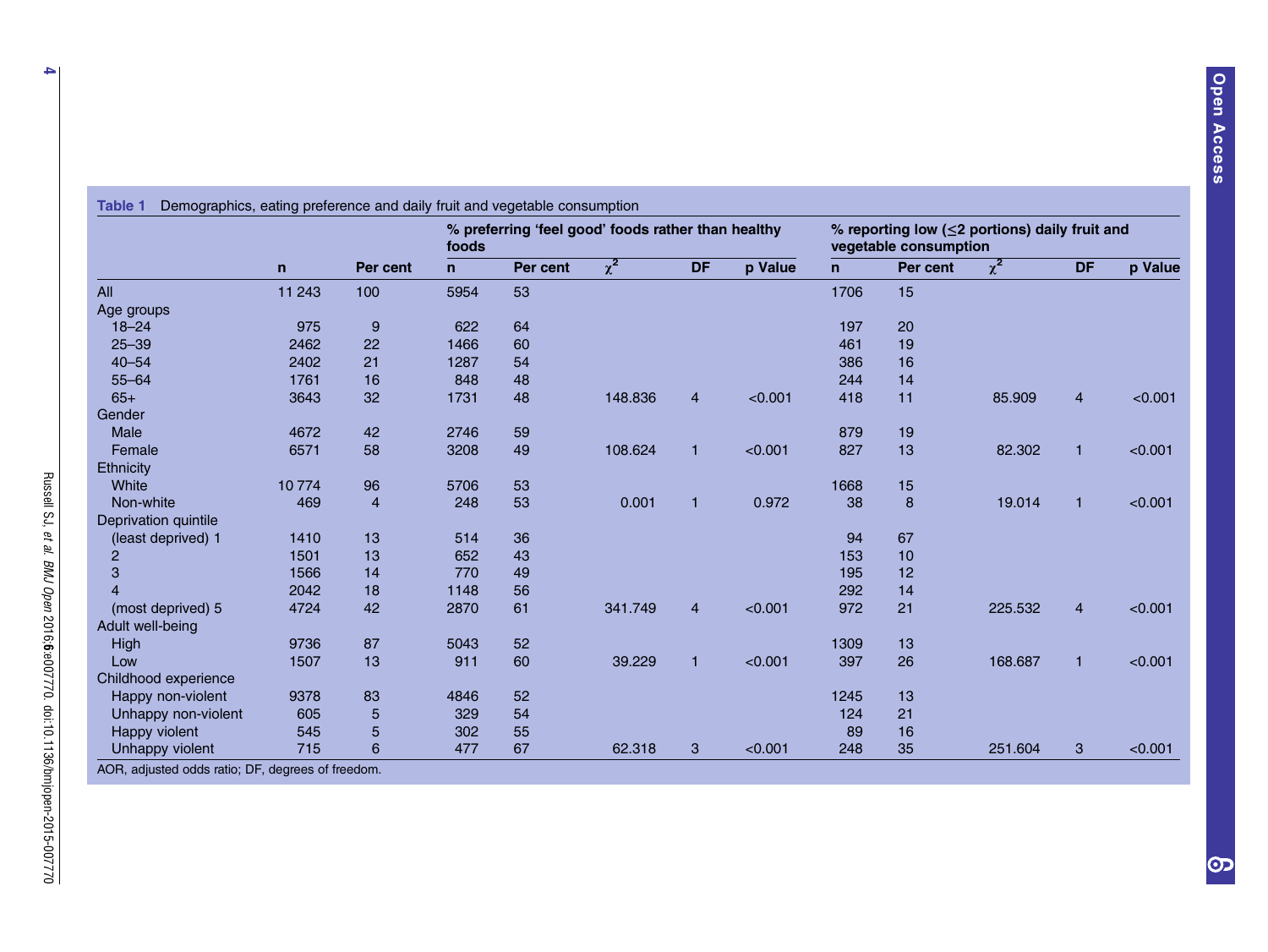<span id="page-5-0"></span>

Figure 1 (A) Preference for 'feel good' foods by current level of deprivation and childhood experience, with 95% CIs. Happy non-violent childhood (n=9378), unhappy violent childhood (n=715); Pearson  $\chi^2$  found the overall trend to be highly significant ( $\chi^2$ =60.285, sig<0.001). (B) Low fruit and vegetable consumption (≤2 portions per day) by current level of deprivation and childhood experience, with 95% CIs. Happy non-violent childhood (n=9378), unhappy violent childhood (n=715). Pearson  $\chi^2$  found the overall trend to be highly significant  $(\chi^2=241.598, \text{ sig}<0.001)$ .

The median value for daily fruit and vegetable consumption across all categories was four, with the exception of participants with low adult well-being and unhappy violent childhoods where the median values were three. The differences in daily fruit and vegetable consumption between high and low adult well-being (Z= −16.908, p<0.001) and the childhood experience categories ( $\chi^2$ =219.910, p<0.001) were highly significant.

Backwards conditional logistic regression analyses were applied to independently examine the effects of adult well-being and childhood experience on eating preferences and behaviours, while controlling for the effects of demographics (table  $2^i$ ). All relationships for adult well-being and childhood experience were significant  $(p<0.001)$ . Low fruit and vegetable intake showed the greatest increases in adjusted odds for low adult wellbeing and unhappy violent childhoods. Compared with high adult well-being, adjusted odds of low fruit and vegetable intake were 1.81 (95% CIs 1.58 to 2.08) in

those with low adult well-being. Compared with those reporting happy non-violent childhoods, adjusted odds of low fruit and vegetable intake were 2.57 (95% CIs 2.15 to 3.06) in those with unhappy violent childhoods and 1.58 (95% CIs 1.28 to 1.95) for those with unhappy non-violent childhood, although the group of happy violent childhoods was not significant. Compared with happy non-violent childhoods, adjusted odds of preferring 'feel good' foods were 1.53 (95% CIs 1.29 to 1.80) in those with unhappy violent childhoods. Compared with high adult well-being adjusted odds of preferring 'feel good' foods were 1.24 (95% CIs 1.11 to 1.39) in those with low adult well-being.

#### **DISCUSSION**

The links between obesity and eating for pleasure<sup>9</sup> and the links between a range of health risks and low fruit and vegetable consumption<sup>[10 11](#page-7-0)</sup> have been extensively demonstrated. While associations between social deprivation and obesity in the UK have been identified,  $33$  a key aim of this research was to examine the association between childhood experience and adult well-being independent of demographic factors, including current level of deprivation. For example, among those in the most deprived quintile, low daily fruit and vegetable consumption was more than doubled in those reporting unhappy and violent childhoods (39%) compared with those with happy and non-violent childhoods (18%; figure 1B). After accounting for current level of deprivation, analyses revealed that adults with low well-being and those that suffered adverse childhood experiences were significantly more inclined to eat for pleasure rather than for the good of their health and more likely to consume lower levels of daily fruit and vegetable portions. Since childhood experience is a determinant of adult well-being, $34$  the association between childhood experience and adult eating preferences, behaviours and therefore propensity for obesity may be even greater than indicated by these results.

A variety of theories consistent with our findings connect childhood experiences with adult eating behaviours. There is increasing evidence for chronic stress during childhood causing maladaptive brain development with an array of negative consequences. These include impacts on the plastic processes of brain development, emotional regulation, cognitive response, memory and learning $35$  and autonomic, endocrine and immune systems.<sup>[36](#page-8-0)</sup> Children exposed to adverse conditions are also at significantly increased risk of a range of mental and emotional problems including depression and anxiety disorders,<sup>[37](#page-8-0)</sup> and some individuals respond to such states with excessive eating.<sup>[38](#page-8-0)</sup> Links between emotional distress and overeating,<sup>[39](#page-8-0)</sup> and between emotional overeating and depression, $40$  have been reported. Negative moods and stress are the most frequently cited precipitants of binge eating.<sup>[41](#page-8-0)</sup> The neurobiology of stress is also interlinked with that of energy regulation

i Unadjusted odds ratios were also calculated to indicate the associations for given groups without controlling for other factors.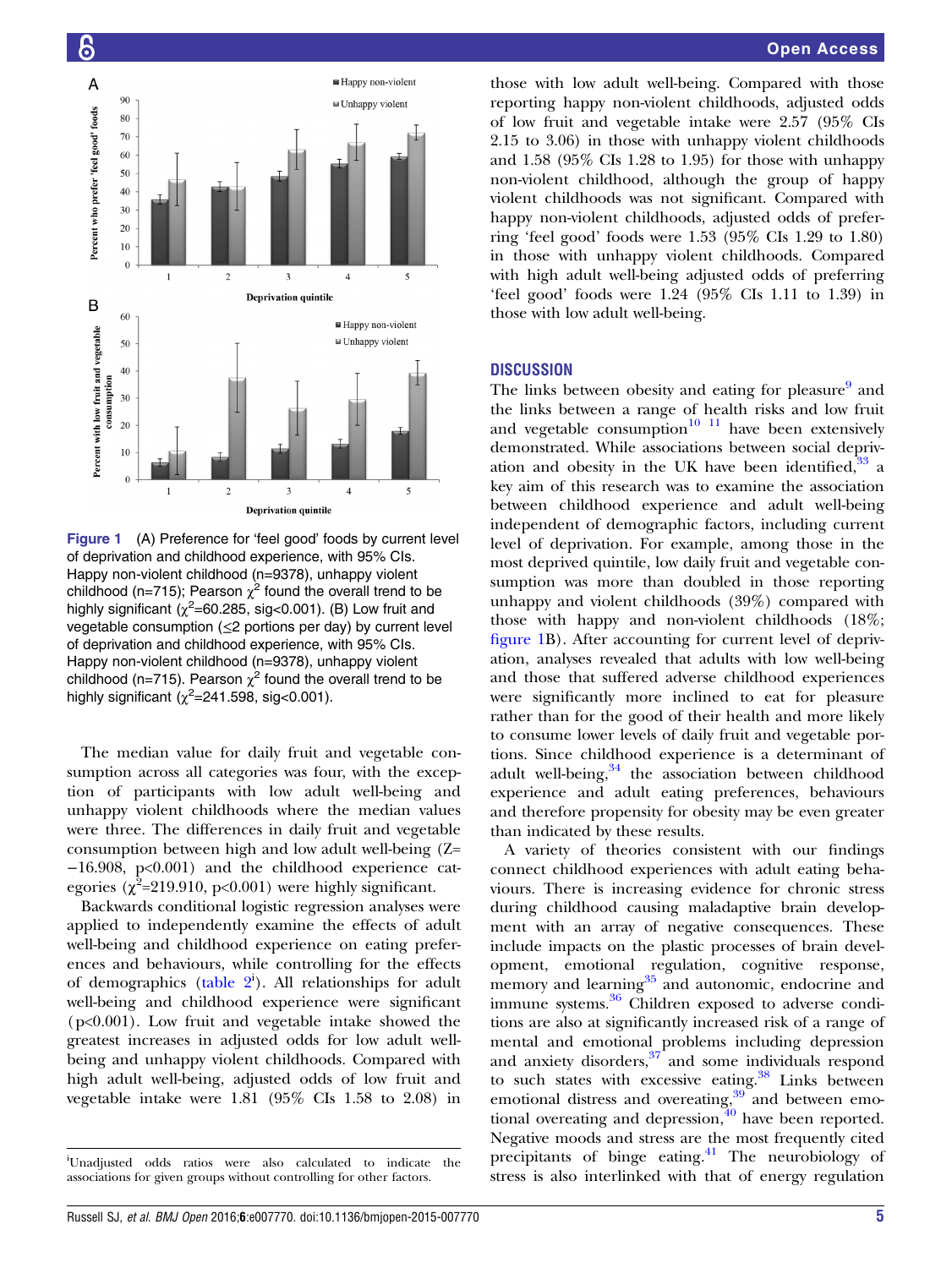<span id="page-6-0"></span>Table 2 Changes in odds and adjusted odds of 'feel good' food choices and low fruit and vegetable consumption with childhood happiness, violence and demographic factors

|                                                  | Eating for pleasure rather than health |       |                |         | Low fruit and vegetable consumption<br>(<2 portions/day) |       |                |         |  |
|--------------------------------------------------|----------------------------------------|-------|----------------|---------|----------------------------------------------------------|-------|----------------|---------|--|
|                                                  | <b>OR</b>                              | AOR*  | <b>95% CIs</b> | p Value | <b>OR</b>                                                | AOR*  | <b>95% CIs</b> | p Value |  |
| Age                                              |                                        |       |                | < 0.001 |                                                          |       |                | < 0.001 |  |
| $18 - 24$                                        | 1.946                                  | 1.786 | 1.537 to 2.075 | < 0.001 | 1.954                                                    | 1.821 | 1.500 to 2.210 | < 0.001 |  |
| $25 - 39$                                        | 1.625                                  | 1.522 | 1.367 to 1.694 | < 0.001 | 1.777                                                    | 1.615 | 1.390 to 1.875 | < 0.001 |  |
| $40 - 54$                                        | 1.275                                  | 1.210 | 1.088 to 1.345 | < 0.001 | 1.477                                                    | 1.354 | 1.161 to 1.579 | < 0.001 |  |
| $55 - 64$<br>$(Ref) 65+$                         | 1.025                                  | 0.986 | 0.877 to 1.108 | 0.810   | 1.241                                                    | 1.179 | 0.991 to 1.402 | 0.063   |  |
| Gender                                           |                                        |       |                |         |                                                          |       |                |         |  |
| Male<br>(Ref) Female                             | 1.495                                  | 1.554 | 1.438 to 1.680 | < 0.001 | 1.601                                                    | 1.685 | 1.515 to 1.875 | < 0.001 |  |
| Ethnicity<br>(Ref) White                         |                                        |       |                |         |                                                          |       |                |         |  |
| Non-Caucasian                                    | 0.997                                  | 0.721 | 0.595 to 0.873 | 0.001   | 0.481                                                    | 0.336 | 0.238 to 0.474 | < 0.001 |  |
| Deprivation quintile<br>(Ref) (least deprived) 1 |                                        |       |                | < 0.001 |                                                          |       |                | < 0.001 |  |
| $\overline{c}$                                   | 1.339                                  | 1.330 | 1.144 to 1.547 | < 0.001 | 1.589                                                    | 1.538 | 1.173 to 2.016 | 0.002   |  |
| 3                                                | 1.686                                  | 1.651 | 1.423 to 1.917 | < 0.001 | 1.991                                                    | 1.870 | 1.441 to 2.428 | < 0.001 |  |
| $\overline{4}$                                   | 2.239                                  | 2.194 | 1.905 to 2.527 | < 0.001 | 2.337                                                    | 2.199 | 1.720 to 2.813 | < 0.001 |  |
| (most deprived) 5                                | 2.699                                  | 2.514 | 2.216 to 2.852 | < 0.001 | 3.627                                                    | 3.124 | 2.495 to 3.912 | < 0.001 |  |
| Adult well-being<br>(Ref) High                   |                                        |       |                |         |                                                          |       |                |         |  |
| Low                                              | 1.422                                  | 1.240 | 1.105 to 1.392 | < 0.001 | 2.303                                                    | 1.812 | 1.580 to 2.077 | < 0.001 |  |
| Childhood experience<br>(Ref) Happy non-violent  |                                        |       |                | < 0.001 |                                                          |       |                | < 0.001 |  |
| Unhappy non-violent                              | 1.115                                  | 1.097 | 0.926 to 1.301 | 0.284   | 1.684                                                    | 1.579 | 1.275 to 1.954 | < 0.001 |  |
| Happy violent                                    | 1.162                                  | 1.028 | 0.860 to 1.229 | 0.758   | 1.275                                                    | 1.065 | 0.837 to 1.356 | 0.608   |  |
| Unhappy violent                                  | 1.874                                  | 1.530 | 1.294 to 1.808 | < 0.001 | 3.469                                                    | 2.568 | 2.154 to 3.062 | < 0.001 |  |

\*Odds were adjusted to identify the individual contribution of each independent variable in the model.

and appetite, and is a key risk factor in the development of addiction.[42](#page-8-0) Stress during childhood or adulthood can augment the consumption of 'feel good' foods, which increases the salience of such foods and can lead to weight gain.<sup>[42](#page-8-0)</sup> Reward pathways associated with stress and the consumption of 'feel good' foods can increase motivation, which can increase the risk of developing addictive behaviours.

Availability of food is also a determinant of the quality and quantity of food eaten by humans<sup>[43](#page-8-0)</sup> and a dominant driver of obesity. $6 \text{ In the presence of high food available}$  $6 \text{ In the presence of high food available}$ ity, weight regulation requires higher cognitive control since psychological and behavioural factors urge an individual to eat.<sup>44</sup> Those that suffer early life stress, such as abuse and neglect, may be inhibited in the development of higher order, complex cognitive and affective functions associated with brain regions which undergo protracted postnatal development[.45](#page-8-0) These findings are consistent with previous research which indicates that a significantly higher number of obese individuals engaged with weight loss programmes had suffered adverse childhood experiences $37$  and evidence that patients with binge eating disorder frequently suffer from psychopathology, including unhealthy restraint and psychological distress, such as depression.<sup>[46](#page-8-0)</sup> Adverse experiences and stress during formative periods of development may affect eating preferences and behaviours into adulthood, independent of MWB and current level of deprivation and with detrimental effects, including overweight or obesity.

Public health interventions for obesity are frequently aimed at adults but evidence of how diet can be moderated at that stage is unclear. Interventions with children often focus on education about diet but recognition of the link between early life experiences and adult eating behaviours may provide wider avenues for preventative interventions. Our findings suggest that public health approaches that seek to improve childhood experiences, most notably by supporting parent–child relationships, may be particularly cost-effective owing to their potential of reducing the development of various health-risk behaviours.<sup>4</sup>

Further research is required to determine at what stage of development the influence of early life stress begins to manifest behavioural change leading to overweight and obesity. Better understanding is also required of when and in which cases causing or allowing children to become overweight or obese may constitute child neglect or abuse. The relationship between childhood neglect and adult overweight appears to be stronger than the effects of hedonic eating and inadequate consumption of fruit and vegetables. Therefore further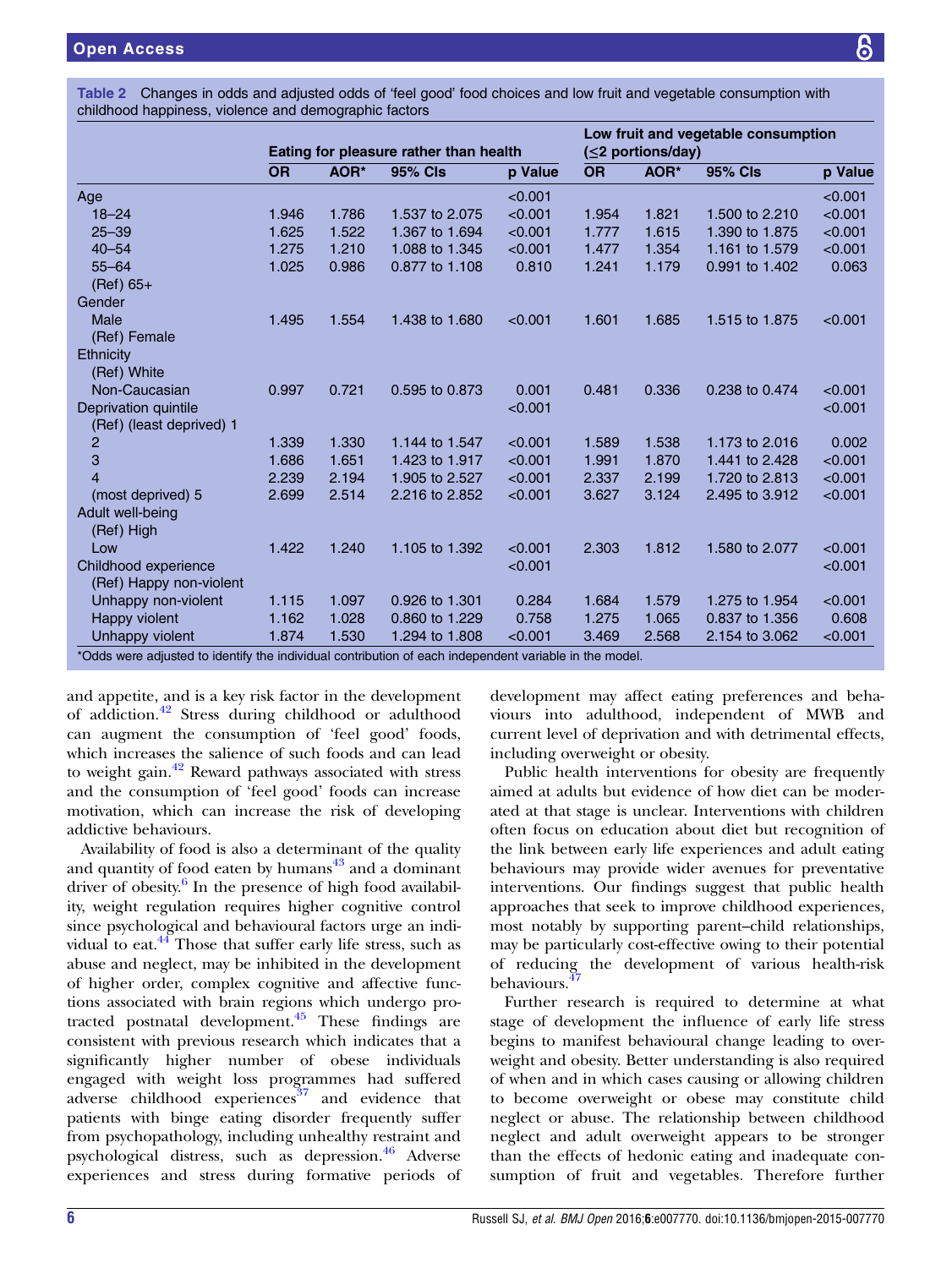<span id="page-7-0"></span>research is also required to identify the other factors in this relationship, which may include reduced food quality, fewer family meals and increased passive time, all of which may be coincident with neglectful homes.

### Limitations

Measures of general eating preference and daily consumption of fruit and vegetables were used rather than BMI, for which self-reporting is unreliable; $32$  however, these indicators may also be subject to inaccuracies. While previous piloting of the question to measure general eating preference indicated a level of reliability, some participants might 'feel good' when they eat healthy foods or believe that their diet is healthy when it is not; similarly participants may misunderstand what constitutes a portion of fruit or vegetables. The relationship between childhood experience and adult well-being may also be subject to some inaccuracy since the association is closely linked and there may be some reporting bias. The measures for childhood experience were retrospective and adults suffering with low or high adult well-being may recall their childhoods with distortion; a wider range of validated questions would assist in reducing the potential inaccuracies. The dependent variables were dichotomised (for adult wellbeing) or combined into four groups (for childhood happiness and violence) for analyses. While combining the data in this way could lead to a loss of information, the objective of the study was to examine the effect of low adult well-being and adverse childhood experience on poor diet choices and inadequate fruit and vegetable consumption. The categorisation of low adult well-being used a measure of less than one SD below the mean and the highly significant association of childhood happiness and violence justified their combination.

# **CONCLUSIONS**

Empirical evidence that demonstrates effective interventions for overweight and obese children and adults is limited and prevention efforts have rarely been sustained. $3$  Results here suggest that low daily intake of fruit and vegetables, linked to non-communicable diseases, and preference for 'feel good' foods, linked to obesity, are affected by childhood experience and adult wellbeing independent of demographic factors. Preventative interventions which support parent–child relationships and improve childhood experience are likely to reduce the development of poor dietary and other health-risk behaviours. Such prevention and support would require a multiagency approach, with coordination from domestic violence, parenting, developmental and school services. Obesity treatments for adults may also benefit by incorporating mental health elements to improve current psychological functioning and subjective wellbeing, which may enable healthier eating and sustained weight loss.

Acknowledgements The authors would like to thank the members of the North West Mental Wellbeing Survey Steering Group for their valuable

support, advice and direction on this work. The authors are particularly grateful to Alyson Jones and Clare Perkins from the Knowledge and Intelligence Team North West, Public Health England for their advice and support. The authors also recognise the contributions of the local authorities and primary care trusts who commissioned the mental well-being survey and all those individuals who gave up their time to participate.

Contributors SJR was the primary author and led the analysis and interpretation of the work. KH was involved in the design of the work and was responsible for editing and revising the original draft. MAB led the conception of the work and was responsible for editing and revising the final draft.

Funding This research received no specific grant from any funding agency in the public, commercial or not-for-profit sectors.

Competing interests None declared.

Ethics approval Liverpool John Moores University Research Ethics **Committee** 

Provenance and peer review Not commissioned; externally peer reviewed.

Data sharing statement No additional data are available.

**Open Access** This is an Open Access article distributed in accordance with the Creative Commons Attribution Non Commercial (CC BY-NC 4.0) license, which permits others to distribute, remix, adapt, build upon this work noncommercially, and license their derivative works on different terms, provided the original work is properly cited and the use is non-commercial. See: [http://](http://creativecommons.org/licenses/by-nc/4.0/) [creativecommons.org/licenses/by-nc/4.0/](http://creativecommons.org/licenses/by-nc/4.0/)

#### REFERENCES

- 1. World Health Organization. Obesity and overweight Fact sheet N°311. Updated March 2013. [http://www.who.int/mediacentre/](http://www.who.int/mediacentre/factsheets/fs311/en/) [factsheets/fs311/en/](http://www.who.int/mediacentre/factsheets/fs311/en/) (accessed 7 Nov 2013).
- 2. Wang YC, McPherson K, Marsh T, et al. Health and economic burden of the projected obesity trends in the USA and the UK. [Lancet](http://dx.doi.org/10.1016/S0140-6736(11)60814-3) 2011;378:815–25.
- 3. Gortmaker SL, Swinburn BA, Levy D, et al. Changing the future of obesity: science, policy, and action. [Lancet](http://dx.doi.org/10.1016/S0140-6736(11)60815-5) 2011;378:838-47.
- 4. Department of Health. Policy: Reducing obesity and improving diet. Published 25 March 2013. [https://www.gov.uk/government/policies/](https://www.gov.uk/government/policies/reducing-obesity-and-improving-diet#issue) [reducing-obesity-and-improving-diet#issue](https://www.gov.uk/government/policies/reducing-obesity-and-improving-diet#issue) (accessed 12 Nov 2013).
- 5. Public Health England. Obesity and health. 2013a. [http://www.noo.](http://www.noo.org.uk/NOO_about_obesity/obesity_and_health) [org.uk/NOO\\_about\\_obesity/obesity\\_and\\_health](http://www.noo.org.uk/NOO_about_obesity/obesity_and_health) (accessed 12 Nov2013).
- 6. Swinburn B, Sacks G, Ravussin E. Increased food energy supply is more than sufficient to explain the US epidemic of obesity. [Am J Clin](http://dx.doi.org/10.3945/ajcn.2009.28595) [Nutr](http://dx.doi.org/10.3945/ajcn.2009.28595) 2009;90:1453–6.
- 7. Kumanyika S, Jeffery RW, Morabia A, et al, Public Health Approaches to the Prevention of Obesity (PHAPO) Working Group of the International Obesity Task Force (IOTF). Obesity prevention: the case for action. [Int J Obes Relat Metab Disord](http://dx.doi.org/10.1038/sj.ijo.0801938) 2002;26:425-36.
- 8. Monteleone P, Piscitelli F, Scognamiglio P, et al. Hedonic eating is associated with increased peripheral levels of ghrelin and the endocannabinoid 2-arachidonoyl-glycerol in healthy humans: a pilot study. [J Clin Endocrinol Metab](http://dx.doi.org/10.1210/jc.2011-3018) 2012;97:E917-24.
- 9. Nasser J. Taste, food intake and obesity. [Obes Rev](http://dx.doi.org/10.1046/j.1467-789X.2001.00039.x) 2001;2:213–18.<br>10. Harding AH. Wareham NJ. Bingham SA, et al. Plasma vitamin C Harding AH, Wareham NJ, Bingham SA, et al. Plasma vitamin C level, fruit and vegetable consumption, and the risk of new-onset type 2 diabetes mellitus: the European prospective investigation of cancer—Norfolk prospective study. [Arch Intern Med](http://dx.doi.org/10.1001/archinte.168.14.1493) 2008;168.14:1493–9.
- 11. World Health Organization. Diet, Nutrition and the Prevention of Chronic Diseases. Report of a Joint WHO/FAO Expert Consultation. WHO Technical Report Series No. 916. Geneva, 2008.
- 12. World Health Organization. The World Health Report 2002, Reducing risks, promoting health. Geneva, 2002.
- 13. Department of Health. Statistical Press Notice: National Diet and Nutrition Survey: headline results from years 1, 2 and 3 combined (2008/09–2010/11). Published 2012. [https://www.gov.uk/](https://www.gov.uk/government/news/statistical-press-notice-national-diet-and-nutrition-survey-headline-results-from-years-1-2-and-3-combined-2008-09-2010-11) [government/news/statistical-press-notice-national-diet-and-nutrition](https://www.gov.uk/government/news/statistical-press-notice-national-diet-and-nutrition-survey-headline-results-from-years-1-2-and-3-combined-2008-09-2010-11)[survey-headline-results-from-years-1-2-and-3-combined-2008-09-](https://www.gov.uk/government/news/statistical-press-notice-national-diet-and-nutrition-survey-headline-results-from-years-1-2-and-3-combined-2008-09-2010-11) [2010-11](https://www.gov.uk/government/news/statistical-press-notice-national-diet-and-nutrition-survey-headline-results-from-years-1-2-and-3-combined-2008-09-2010-11) (accessed 8 Nov 2013).
- 14. European Food Safety Authority. Concise Database summary statistics—Total population. 2008. [http://www.efsa.europa.eu/en/](http://www.efsa.europa.eu/en/datexfoodcdb/datexfooddb.htm) [datexfoodcdb/datexfooddb.htm](http://www.efsa.europa.eu/en/datexfoodcdb/datexfooddb.htm) (accessed 02 Dec 2013).